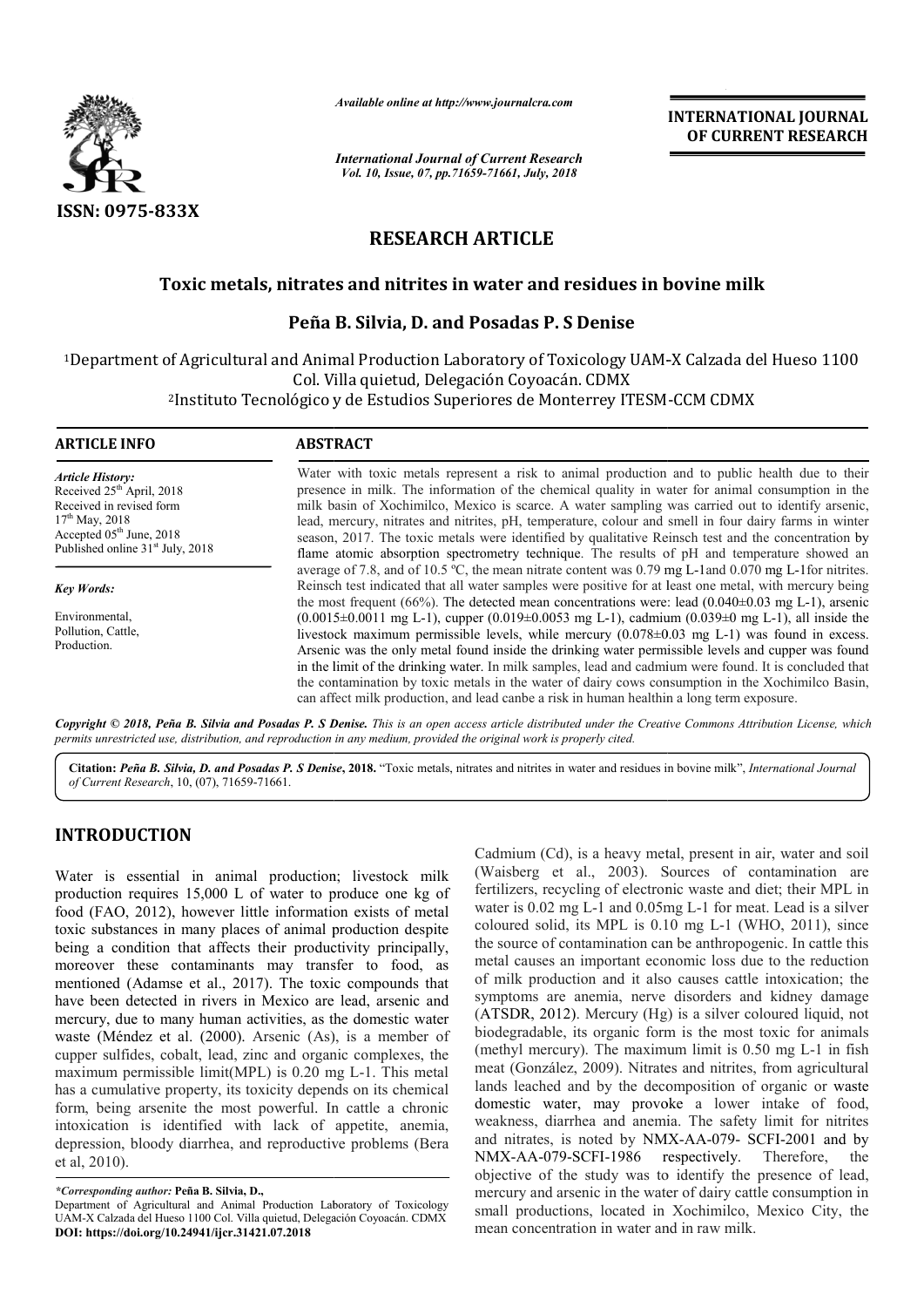#### **MATERIALS AND METHODS**

The study was carried out in Xochimilco milk basin, located near Mexico City. Sampling was performed in four small familiar productions, collecting three water samples in each sampling, during winter season from October and November 2017. Sampling began from 8:00 and 9:00 h in the morning, identifying the location and transporting them in coolers in order to be taken to the laboratory. Additionally, ten milk samples were collected from dairy cows and kept refrigerated at a temperature of 7ºC, until analysis. In water, the parameters of potential hydrogen (pH) were determined by means of NMX-AA-008-SCFI-2000, colour and od or according to the NMX-AA-007-SCFI-2000.The presence of arsenic, mercury and lead was determined in water and milk by a qualitative test and concentrations determined by Flame Atomic Absorption Spectrometry technique (FAA),NMX-AA-051-SCFI-2001. A blank and standard solutions for devices calibration were used, as well as a standard calibration curve was achieved. The results obtained were evaluated according to the criteria and norms established in Mexico (NOM-127- SSA1-1994 and CE-CCA-001/89), of the maximum permissible limits (MPL) for each metal detected in water. The maximum, minimum, mean and standard deviation of the detected concentrations were calculated. The NOM-243-SSA, 2010, from milk data.

#### **RESULTS AND DISCUSSION**

The temperature obtained in the water samples was similar to the recommended one of NMX-AA007-SCFI2013, between 10 and 11 ºC. The pH obtained was 7.8 on average, which is inside the range 5-9 according to NOM -002-ECOL-1996.

The water colour in the stables of the barn was white without smell, these characteristics are accordingly to guidelines. In water samples tested with the qualitative Reinsch test, the presence of at least one metal was detected, in water. Mercury was found in 66.6% of the evaluated samples, arsenic and lead in 33.4% (Table 1). This test showed to be a tool for an easy and quickly initial detection. In water samples tested with atomic absorption (FAA), the mean concentration of lead  $(0.040\pm0.03 \text{ m}$ g L-1), arsenic  $(0.0015\pm0.0011 \text{ m}$ g L-1), cupper  $(0.019\pm0.0053$  mg L-1) and cadmium  $(0.039\pm0$  mg L-1) were found, these values are inside the livestock maximum permissible levels, while Hg (0.078±0.03 mg L-1) was out of the permissible levels. Arsenic was the only metal found inside the drinking water permissible levels (human consumption) with a mean concentration of  $0.0015\pm0.0011$  mg L-1; although cupper was found in the limit of the drinking water maximum permissible levels (Table 2). In this work, lead content found in water was similar to (Villalba et al, 2013; Villaba et al., 2011), probably due to neutral pH encountered in the water samples, since the metal requires acidic water in order to be soluble; additionally, Córdoba and col, 2012, found that the presence of lead in the Xochimilco channel is within the Mexican regulation. However, the lead concentration it is out of drinking water, moreover it is an accumulative poison can generate many health problems in public health, as osteomalacia and cardiovascular disease with a long exposure; moreover, lead with cadmium has an additive effect. The excess of mercury can cause gastroenteritis, kidney damage and infertility in dairy cows, affecting their milk production. In general, the low concentration of cadmium, cupper and arsenic detected in water in this work, can be explained with the season of the study; in this season, the rains, temperature and other environmental factors didn't contribute in the

**Table 1. Quality detection of mercury, lead and arsenic in water consumed by dairy cattle**

| Samples | Sampling   | Sampling 2 | Sampling 3         |  |
|---------|------------|------------|--------------------|--|
| (a)     | Hg         | нg         | $\mathbf{v}$<br>Нg |  |
| (b)     | Hg         | Hg         | Hg                 |  |
| l c     | Hg, Pb, As | Ηg         | Hg,Pb, As          |  |

Sampling 1, 2, 3: from different dates

| Table 2. Summary of descriptive statistics for metal concentrations found in water for dairy cows |  |
|---------------------------------------------------------------------------------------------------|--|
|                                                                                                   |  |

| sample               | $Pb$ (mg $L-1$ ) | Cd(mg L-1) | As $(mg L-1)$ | Nitrates (mg $L-1$ ) | Nitrites (mg L-1) | Cu(mg L-1) | $Hg(mg L-1)$ |
|----------------------|------------------|------------|---------------|----------------------|-------------------|------------|--------------|
| Minimum              | 0.008            | 0.039      | 0.0006        | 0.79                 | 0.07              | 0.033      | 0.045        |
| Maximum              | 0.072            | 0.039      | 0.003         | 0.79                 | 0.07              | 0.026      | 0.135        |
| Mean                 | 0.040            | 0.039      | 0.0015        | 0.79                 | 0.07              | 0.019      | 0.078        |
| Standard deviation   | 0.03             |            | 0.0011        |                      |                   | 0.0053     | 0.03         |
| MPL (livestock use)  | 0.1              |            | 0.2           |                      | 0.5               | 0.5        | 0.01         |
| MPL (drinking water) | 0.01             | 0.005      | 0.01          | NС                   | NC                | 0.02       | 0.001        |

**Table 3. Concentration means of lead, cadmium, arsenic, mercury, cupper, nitrates nitrites in milk**

| sample                                  | Dŀ           | ັ              | As                | $\mathbf{v}$<br>Nitrates | $\mathbf{X}$<br>Nitrites |                   | v v<br>Ηg |
|-----------------------------------------|--------------|----------------|-------------------|--------------------------|--------------------------|-------------------|-----------|
| Mean<br>n of the detected concentration | 0.09         | $\sim$<br>0.02 | $\sqrt{1}$<br>ND. | $\sqrt{1}$<br>٦L         | $\sqrt{1}$<br>NL         | $\sqrt{1}$<br>'NL | ND        |
| MPL                                     | $0.02 - 0.1$ | 0.05           | ◡.∠               | $\sqrt{2}$<br>$\sim$     | NC                       | NC<br>19 U        | 5-0.05    |

**Table 4. Lead and Cadmium detection in Holstein bovines milk**

| Sample             | $Pb(mg L-1)$ | $Cd$ (mg $L-1$ ) |
|--------------------|--------------|------------------|
| (a)                | 0.140        | 0.019            |
| (b)                | 0.055        | 0.015            |
| (c)                | 0.013        | 0.018            |
| Composite          | 0.139        | 0.015            |
| Mean               | 0.087        | 0.017            |
| Standard deviation | 0.0633       | 0.0021           |